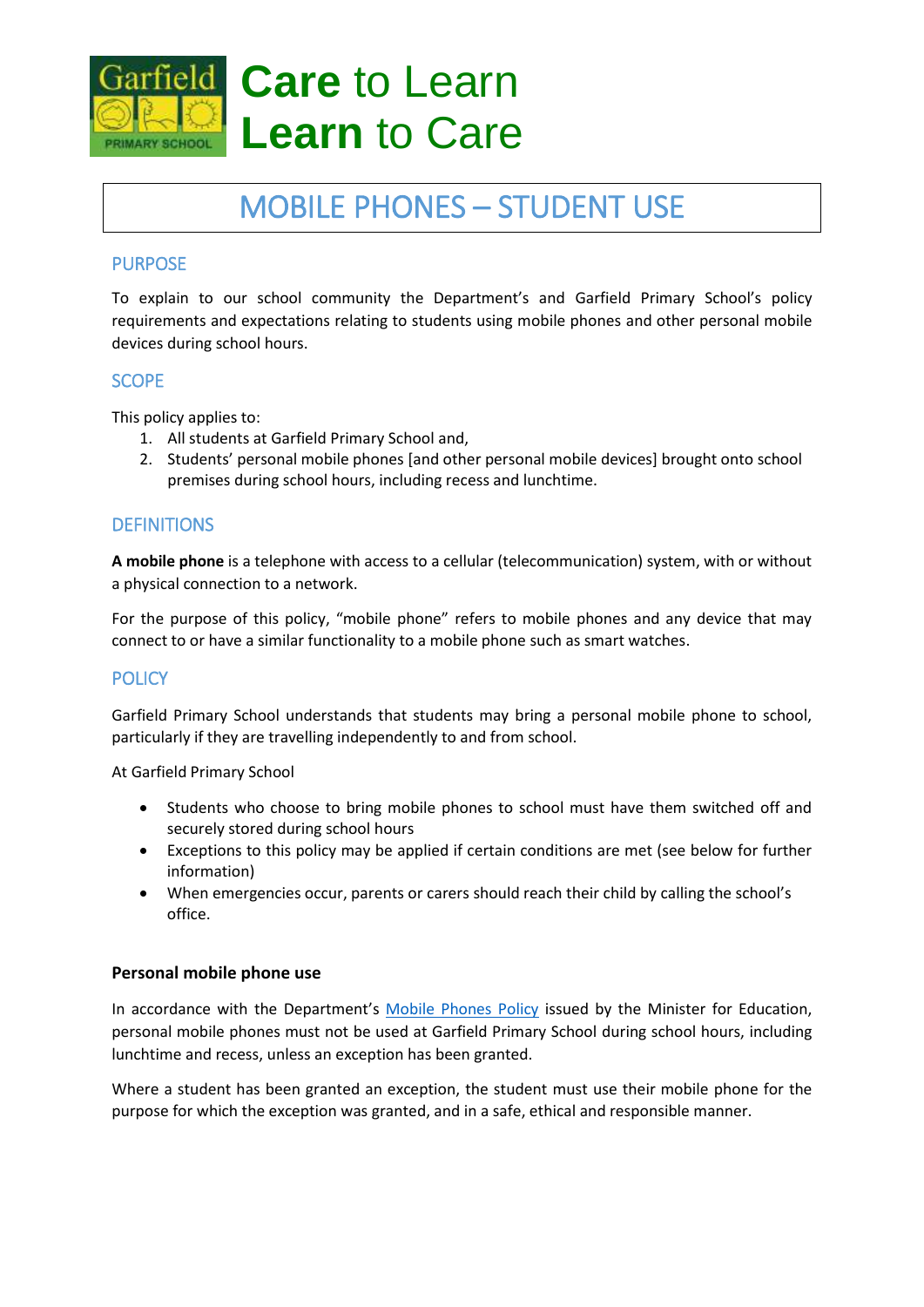

#### **Secure storage**

Mobile phones owned by students at Garfield Primary School are considered valuable items and are brought to school at the owner's (student's or parent/carer's) risk. Students are encouraged not to bring a mobile phone to school unless there is a compelling reason to do so. Please note that Garfield Primary School does not have accident insurance for accidental property damage or theft. Students and their parents/carers are encouraged to obtain appropriate insurance for valuable items. Refer to the the Department's [Personal Goods](https://www.education.vic.gov.au/school/principals/spag/governance/pages/personalgoods.aspx) policy.

Where students bring a mobile phone to school, Garfield Primary School will provide secure storage. Secure storage is storage that cannot be readily accessed by those without permission to do so. At Garfield Primary School students are required to store their phones in lockable storage inside the school's Administration Office.

#### **Enforcement**

Students who use their personal mobile phones inappropriately or do not store their mobile phone in the supplied secure storage at Garfield Primary School may be issued with consequences consistent with our school's existing acceptable use policy.

At Garfield Primary School inappropriate use of mobile phones is **any use during school hours**, unless an exception has been granted, and particularly use of a mobile phone:

- in any way that disrupts the learning of others
- to send inappropriate, harassing or threatening messages or phone calls
- to engage in inappropriate social media use including cyber bullying
- to capture video or images of people, including students, teachers and members of the school community without their permission
- to capture video or images in the school toilets, changing rooms, swimming pools and gyms
- during assessments

#### **Exceptions**

Exceptions to the policy:

- may be applied during school hours if certain conditions are met, specifically,
	- o Exceptions related to managing risk when students are offsite.
- can be granted by the principal, in accordance with the Department's [Mobile Phones Policy.](https://www.education.vic.gov.au/school/principals/spag/safety/Pages/mobilephones.aspx)

The three categories of exceptions allowed under the Department's [Mobile Phones Policy](https://www.education.vic.gov.au/school/principals/spag/safety/Pages/mobilephones.aspx) are:

#### *1. Learning-related exceptions*

| <b>Specific exception</b>                                                                                                          | <b>Documentation</b>     |
|------------------------------------------------------------------------------------------------------------------------------------|--------------------------|
| For specific learning activities (class-based<br>exception)                                                                        | ΝA                       |
| For students for whom a reasonable adjustment to<br>a learning program is needed because of a disability<br>or learning difficulty | Individual Learning Plan |